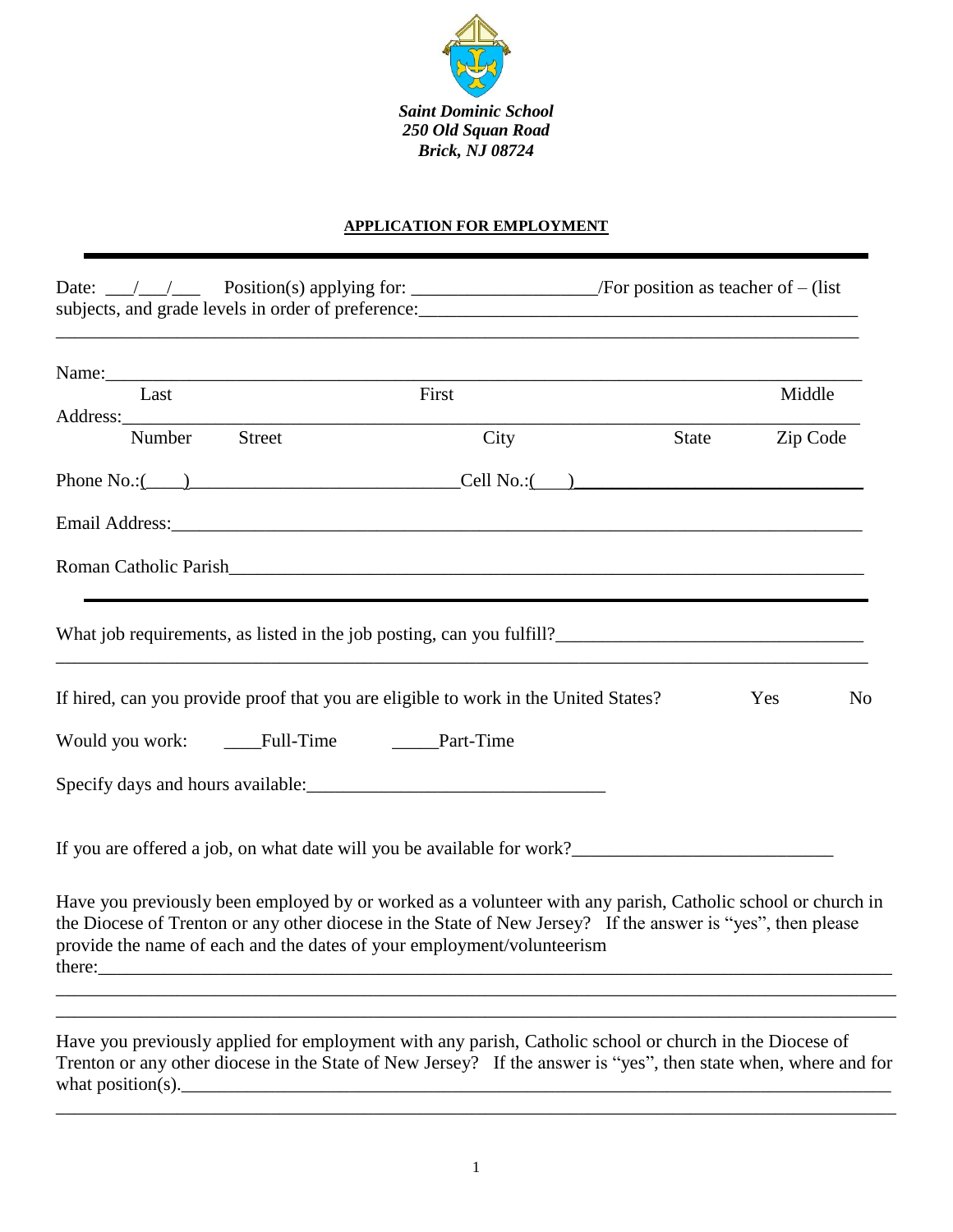## **Special Skills and Qualifications:**

- Do you hold a teacher certification issued by the NJDOE?
- If so, what type of certificate(s) do you hold ( C.E., C.E.A.S., Provisional, Standard)

\_\_\_\_\_\_\_\_\_\_\_\_\_\_\_\_\_\_\_\_\_\_\_\_\_\_\_\_\_\_\_\_\_\_\_\_\_\_\_\_\_\_\_\_\_\_\_\_\_\_\_\_\_\_\_\_\_\_\_\_\_\_\_\_\_\_\_\_\_\_\_\_\_\_\_\_\_\_\_\_\_\_\_\_

\_\_\_\_\_\_\_\_\_\_\_\_\_\_\_\_\_\_\_\_\_\_\_\_\_\_\_\_\_\_\_\_\_\_\_\_\_\_\_\_\_\_\_\_\_\_\_\_\_\_\_\_\_\_\_\_\_\_\_\_\_\_\_\_\_\_\_\_\_\_\_\_\_\_\_\_\_\_\_\_\_\_\_\_

\_\_\_\_\_\_\_\_\_\_\_\_\_\_\_\_\_\_\_\_\_\_\_\_\_\_\_\_\_\_\_\_\_\_\_\_\_\_\_\_\_\_\_\_\_\_\_\_\_\_\_\_\_\_\_\_\_\_\_\_\_\_\_\_\_\_\_\_\_\_\_\_\_\_\_\_\_\_\_\_\_\_\_\_ \_\_\_\_\_\_\_\_\_\_\_\_\_\_\_\_\_\_\_\_\_\_\_\_\_\_\_\_\_\_\_\_\_\_\_\_\_\_\_\_\_\_\_\_\_\_\_\_\_\_\_\_\_\_\_\_\_\_\_\_\_\_\_\_\_\_\_\_\_\_\_\_\_\_\_\_\_\_\_\_\_\_\_\_

\_\_\_\_\_\_\_\_\_\_\_\_\_\_\_\_\_\_\_\_\_\_\_\_\_\_\_\_\_\_\_\_\_\_\_\_\_\_\_\_\_\_\_\_\_\_\_\_\_\_\_\_\_\_\_\_\_\_\_\_\_\_\_\_\_\_\_\_\_\_\_\_\_\_\_\_\_\_\_\_\_\_\_\_

\_\_\_\_\_\_\_\_\_\_\_\_\_\_\_\_\_\_\_\_\_\_\_\_\_\_\_\_\_\_\_\_\_\_\_\_\_\_\_\_\_\_\_\_\_\_\_\_\_\_\_\_\_\_\_\_\_\_\_\_\_\_\_\_\_\_\_\_\_\_\_\_\_\_\_\_\_\_\_\_\_\_\_\_

\_\_\_\_\_\_\_\_\_\_\_\_\_\_\_\_\_\_\_\_\_\_\_\_\_\_\_\_\_\_\_\_\_\_\_\_\_\_\_\_\_\_\_\_\_\_\_\_\_\_\_\_\_\_\_\_\_\_\_\_\_\_\_\_\_\_\_\_\_\_\_\_\_\_\_\_\_\_\_\_\_\_\_\_

- If applicable, in what subjects are you certified?
- Valid for which grade levels?
- At any time was your certification ever revoked or suspended? \_\_\_\_\_\_\_\_\_\_\_\_\_\_\_\_\_\_\_\_\_\_\_\_\_\_\_\_\_\_\_\_\_

\_\_\_\_\_\_\_\_\_\_\_\_\_\_\_\_\_\_\_\_\_\_\_\_\_\_\_\_\_\_\_\_\_\_\_\_\_\_\_\_\_\_\_\_\_\_\_\_\_\_\_\_\_\_\_\_\_\_\_\_\_\_\_\_\_\_\_\_\_\_\_\_\_\_\_\_\_\_\_\_\_\_\_\_

List activities you can teach, lead or coach:\_\_\_\_\_\_\_\_\_\_\_\_\_\_\_\_\_\_\_\_\_\_\_\_\_\_\_\_\_\_\_\_\_\_\_\_\_\_\_\_\_\_\_\_\_\_\_\_\_

## **If dates of employment are referenced on your resume, you may skip this section. EMPLOYMENT EXPERIENCE**

| Employer          | Dates of Employment<br>Ending<br><b>Starting</b><br>$\mathbb{L}^{\mathbb{N}}$ | Job Title:<br>Use reverse side to describe primary<br>duties |
|-------------------|-------------------------------------------------------------------------------|--------------------------------------------------------------|
| Address           |                                                                               |                                                              |
| Supervisor's Name | Hourly Rate / Salary<br>Ending<br>Starting<br>$\blacksquare$                  | Reason for Leaving                                           |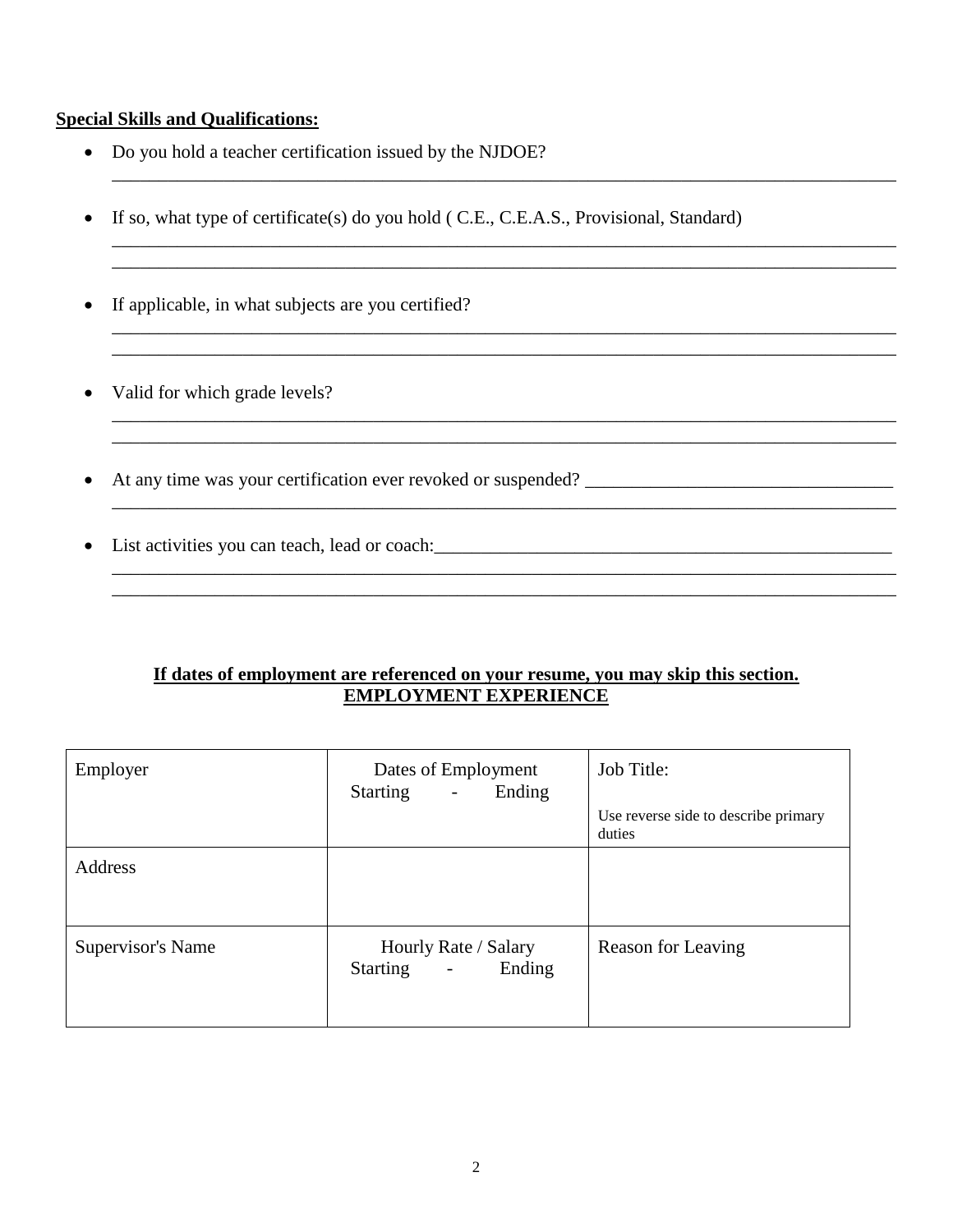| Employer          | Dates of Employment<br>Ending<br><b>Starting</b><br>$\overline{\phantom{a}}$ | Job Title:<br>Use reverse side to describe primary<br>duties |
|-------------------|------------------------------------------------------------------------------|--------------------------------------------------------------|
| Address           |                                                                              |                                                              |
| Supervisor's Name | Hourly Rate / Salary<br>Starting<br>Ending<br>$\overline{a}$                 | Reason for Leaving                                           |

| Employer          | Dates of Employment<br><b>Starting</b><br>Ending<br>$\mathcal{L}_{\mathcal{A}}$ | Job Title:<br>Use reverse side to describe primary<br>duties |
|-------------------|---------------------------------------------------------------------------------|--------------------------------------------------------------|
| <b>Address</b>    |                                                                                 |                                                              |
| Supervisor's Name | Hourly Rate / Salary<br>Starting -<br>Ending                                    | Reason for Leaving                                           |

**REFERENCES:** Give two references, including especially (but not exclusively), superintendents and principals under whom you have taught, who have first-hand knowledge of your character, personality, scholarship, and teaching ability:

NAME PHONE

Give one reference who can comment about you as an individual who embodies Christian values:

\_\_\_\_\_\_\_\_\_\_\_\_\_\_\_\_\_\_\_\_\_\_\_\_\_\_\_\_\_\_\_\_\_\_\_\_ \_\_\_\_\_\_\_\_\_\_\_\_\_\_\_\_\_\_\_\_\_\_\_\_\_\_\_\_\_\_\_\_\_\_\_\_\_

\_\_\_\_\_\_\_\_\_\_\_\_\_\_\_\_\_\_\_\_\_\_\_\_\_\_\_\_\_\_\_\_\_\_\_\_\_\_\_\_\_\_\_\_\_\_\_\_\_\_\_\_\_\_\_\_\_\_\_\_\_\_\_\_\_\_\_\_\_\_\_\_\_\_\_\_\_\_\_

\_\_\_\_\_\_\_\_\_\_\_\_\_\_\_\_\_\_\_\_\_\_\_\_\_\_\_\_\_\_\_\_\_\_\_\_\_\_\_\_\_\_\_\_\_\_\_\_\_\_\_\_\_\_\_\_\_\_\_\_\_\_\_\_\_\_\_\_\_\_\_\_\_\_\_\_\_\_\_

\_\_\_\_\_\_\_\_\_\_\_\_\_\_\_\_\_\_\_\_\_\_\_\_\_\_\_\_\_\_\_\_\_\_\_\_\_\_\_\_\_\_\_\_\_\_\_\_\_\_\_\_\_\_\_\_\_\_\_\_\_\_\_\_\_\_\_\_\_\_\_\_\_\_\_\_\_\_\_

\_\_\_\_\_\_\_\_\_\_\_\_\_\_\_\_\_\_\_\_\_\_\_\_\_\_\_\_\_\_\_\_\_\_\_\_ \_\_\_\_\_\_\_\_\_\_\_\_\_\_\_\_\_\_\_\_\_\_\_\_\_\_\_\_\_\_\_\_\_\_\_\_

\_\_\_\_\_\_\_\_\_\_\_\_\_\_\_\_\_\_\_\_\_\_\_\_\_\_\_\_\_\_\_\_\_\_\_\_ \_\_\_\_\_\_\_\_\_\_\_\_\_\_\_\_\_\_\_\_\_\_\_\_\_\_\_\_\_\_\_\_\_\_\_\_

Below you may state additional information which you believe may be helpful: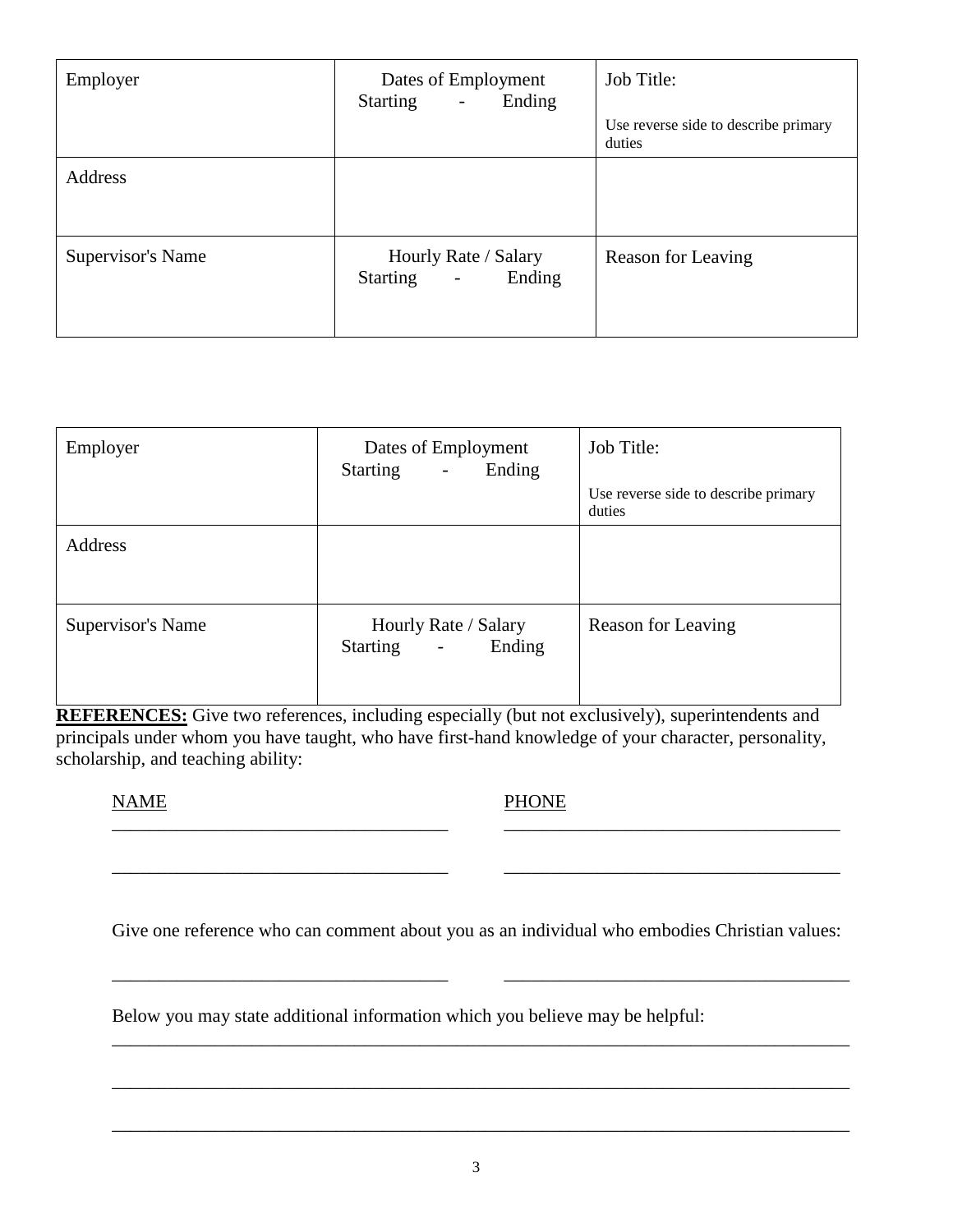I believe that all of the above information is accurate and complete. I understand that any misrepresentation of facts in this application will constitute just cause for dismissal at the discretion of the employing school.

Print Name:\_\_\_\_\_\_\_\_\_\_\_\_\_\_\_\_\_\_\_\_\_\_\_\_\_\_\_\_\_\_\_\_\_\_\_\_\_\_\_\_\_\_\_\_\_\_\_\_\_\_\_\_\_\_\_\_\_\_\_\_\_\_\_\_\_\_\_\_\_\_\_\_\_\_\_\_\_\_\_

 $Signature:$ 

Date:\_\_\_\_\_\_\_\_\_\_\_\_\_\_\_\_\_\_\_\_\_\_\_\_\_\_\_\_\_\_\_\_\_\_\_\_\_\_\_\_\_\_\_